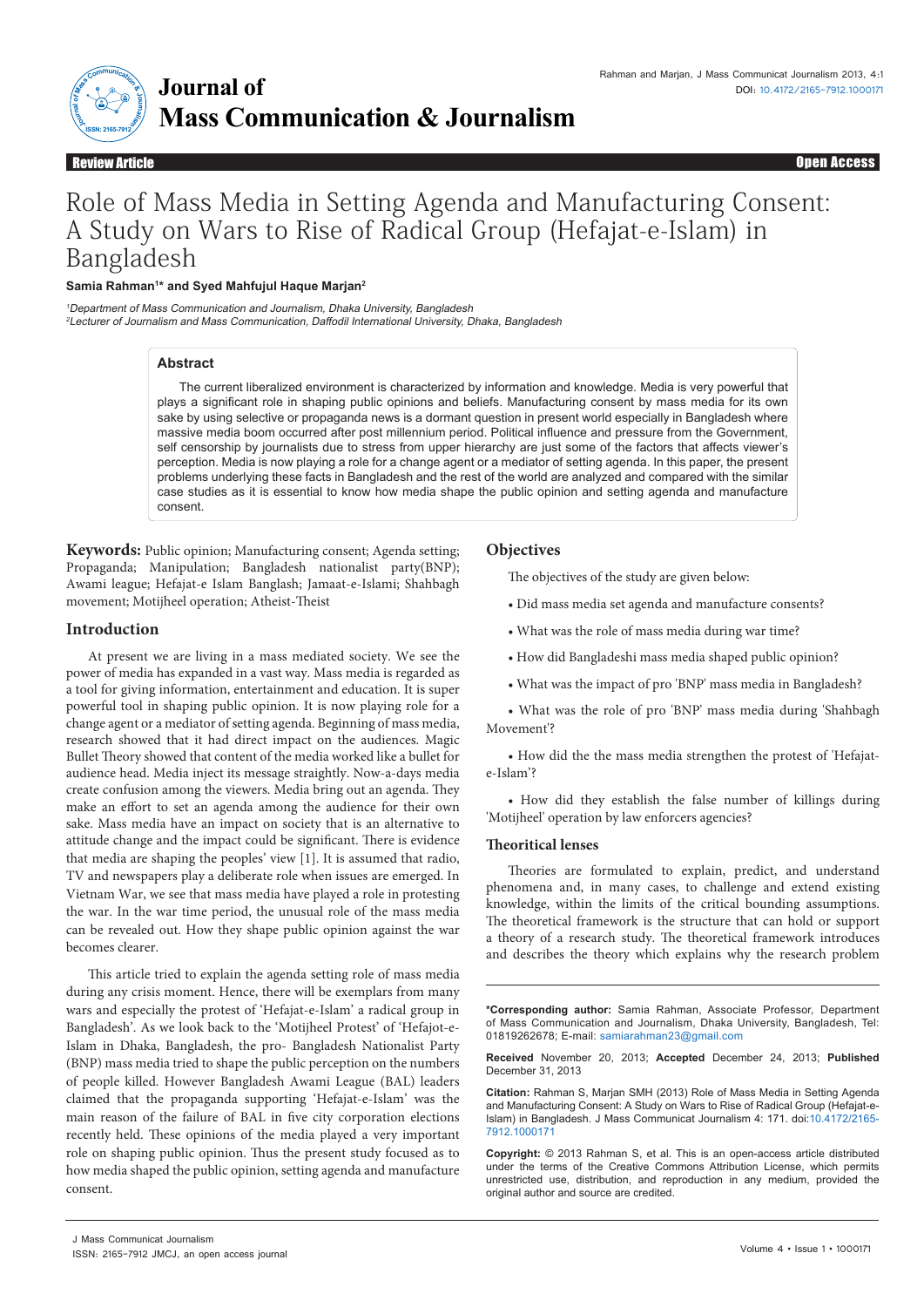under study exists. Researchers considered the Propaganda Theory of Communication and Agenda Setting Theory as a theoritical consideration. The totalitarian propagandist conceptualized as a very practical means of mass manipulation an effective mechanism for controlling large populations so that the dominant majority came to have and act upon certain beliefs and attitudes. Propagandists typically held elitist and paternalistic views about their audiences. They believed that people needed to be changed for their own good.

In Bangladesh, we saw that pro 'BNP'(Bangladesh Nationalist Party) mass media supported the demand of Hefajat-e-Islam since many members of 'Jamaat e Islam' were involved with Hefajat-e-Islam while 'BNP' and 'Jamaat' are the alliance of 18 political parties, where they claimed that more than thousands of 'Hefajat' supporters were killed during the law enforcers operation on the night of 5th May, 2013. This may be attributed to Propaganda Theory.

On the other hand, Mass Media tried to set agenda among the audience. Maxwell [2] indicated that 'agenda-setting is the process whereby the news media lead the public in assigning relative importance to various public issues. The modern concept of agenda setting is often attributed to Walter Lipmann who in his book Public Opinion, argued that the mass media created images of events in our minds and that policy makers should be cognizant of those 'pictures in people's heads.'

It is observed that mass media in the United States of America played a significant role in building public opinion in supoorting and or opposing the liberation war that took place in Bangladesh in 1971. This article deals with the role of mass media during war time, when they set agenda. In Bangladesh, pro 'BNP' and 'Jamaat-e-Islami' mass media opposed the 'Shahbagh Movement', who supportted the trial of the war crimes of 1971. They said, this movement is headed by the aetheist bloggers and online activists. For example 'The Daily Amar Desh', a local paper played a mouth piece role of 'BNP' and 'Jamaate-Islami'. Main reason of pro 'BNP' and 'Jamaat-e-Islami' mass media were opposing 'Shahbagh Movement' because 'Jamaat' was against war crime tribunal. Most of the senior 'Jamaat' leaders allegedely committed war crimes in 1971. 'BNP' and 'Jamaat' are the alliance of 18th party.

In 'Shahbagh Movement' the Government somehow tried to involve themselves to gain popularity from mass people. It was another reason of BNP to move away from the movement. Pro 'BNP' and 'Jamaat-e-Islami' mass media tried to establish that the 'Shahbagh Movement' was done aetheist group. Those media published and on aired that the protesters took money from Government to divert the interrim government issue. So, the Agenda Setting Theory could be attributed.

In this article researchers tried to find out the role of mass media in manupalting consent manufacture in many agenda. At the same time there was an effort to find out as to how mass people perceived the mesaages of mass media on particular issues.

Researchers found that there are insufficient studies regarding to agenda setting functions of mass media in Bangladesh.

But, there was numerous studies on Agednda Setting and propaganda functions of media of western countries during the war period. Diamaggio [3] said, political and media elites continue to play a vital role in limiting democratic government. By conceding that the public is able to reject many of the media's egemonic messages [3].

However, Muin [4] brought that media attention and framing of the issues of the Iraq War, weapons of mass destruction (WMD), and the attacks of September 11, 2001 suggests a correlation between media agenda-setting and public agenda-building. He also said thorough

Page 2 of 8

Few researchers found the Gulf War as one of the best examples of manipulating the consent of the people. Desert Storm clearly demonstrated to what extent the media and the military would converge during times of conflict. The operation illustrated the need for clear guidance on how to best incorporate media into a military operation. In the war the Bush administration and the Pentagon did a job in utilizing the media to accomplish national goals in the Gulf War [5].

Here researchers found there is crisis of the studies on Agenda Setting role of the Bangladeshi mass media. However, researchers took the help from various newspapers, blogs, World Wide Web, comments of the leaders to establish the study.

#### **Research Question**

The research question in this article is to find out and describe the role of mass media in setting agenda among the audience and how mass media manufacturing consent for its own goal.

#### **Methodology**

This study is mainly based on the Historical Approach of research methodology. Historical research is the process of perception and understanding the background and growth of a chosen field of study or profession can offer insight into organizational culture, current trends, and future possibilities. The historical method of research applies to all fields of study because it encompasses their origins, growth, theories, personalities, crisis, etc. Both quantitative and qualitative variables can be used in the collection of historical information.

A case study is a detailed examination of an event (or series of related events) which the analyst believes exhibits the operation of some identified general theoretical principles. The case study is an empirical inquiry that investigates a contemporary phenomenon within its reallife context, especially when the boundaries between phenomenon and context are not clearly evident, relies on multiple sources of evidence [6]. However, the researchers linked the case study with the historical research to analyze the role of mass media and it's the impact on the audience. So, there will be discussion on the role of mass media. Case studies will discuss how media influenced audience on particular issues.

#### **What is public opinion?**

Before we discuss how media shape the public perception and present data collection and sampling process, it is necessary to know what public opinion is. It is really a difficult term to define. Because, it belongs to society, economy, mass media and state etc. Sometimes, it is the collection of persons' belief or attitudes.

Public opinion can be defined as the cumulative collection of opinions of different people about a social or political topic. Public opinion is primarily a communication from the citizens to their government and only secondarily a communication among the citizens [7]. Subsequent advances in statistical and demographic analysis led by the 1990s to an understanding of public opinion as the collective view of a defined population, such as a particular demographic or ethnic group. The influence of public opinion is not restricted to politics and elections. It is a powerful force in many other spheres, such as culture,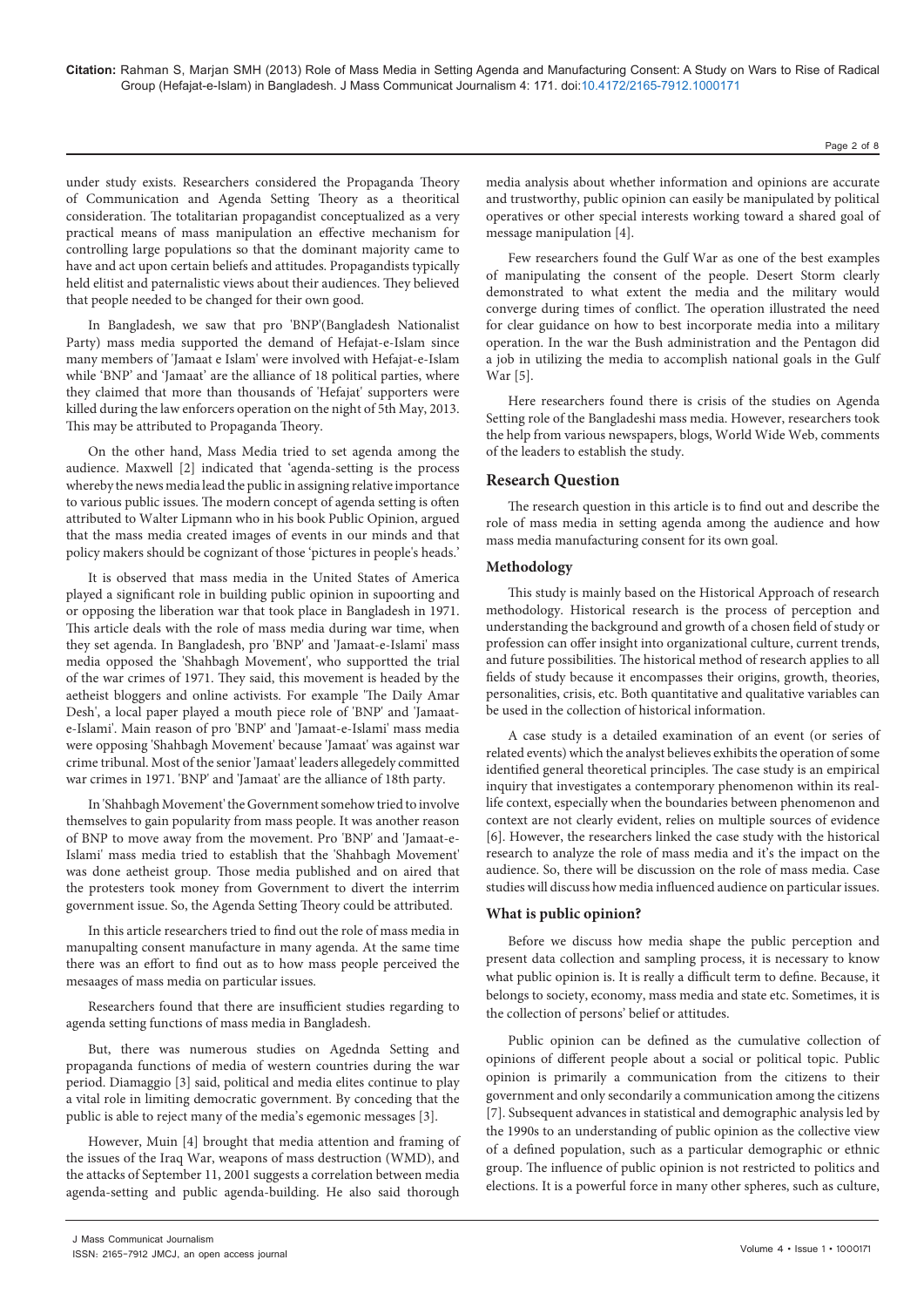**Citation:** Rahman S, Marjan SMH (2013) Role of Mass Media in Setting Agenda and Manufacturing Consent: A Study on Wars to Rise of Radical Group (Hefajat-e-Islam) in Bangladesh. J Mass Communicat Journalism 4: 171. doi:10.4172/2165-7912.1000171

Page 3 of 8

fashion, literature and the arts, consumer spending, and marketing and public relations.

#### **Data collection and sampling**

This study is based on historical and current events of abraod as well as in Bangladesh. Therefore, the study used secondary sources for example books, journals, and newspapers for historical analysis. Researchers took the help from internet or World Wide Web for the collection of data. Overall, the indepth analysis of the case studies were also made to find out the agenda setting and propaganda function of mass media. There will be synopsis of the event and researchers tried to discuss the role of media in particular that situation. The analysis of data is presented in the below

**Vietnam war:** Vietnam War is also recognized as Second Indo Chaina War. This war was began in 1955 and ended in 1975. This war was placed in during the era of Cold War. The war was extended in Vietnam, Laos and Cambodia. The First Indochina War was fought between North Vietnam and South Vietnam. North Vietnam was backed by China and communist cronies and South Vietnam was backed by USA and defiant communist allies. The U.S. government viewed American involvement in the war as a way to prevent a communist takeover of South Vietnam. This was part of their wider strategy of containment which aimed to stop the spread of communism. The North Vietnamese government and the Viet Cong were fighting to reunify Vietnam under communist rule. They viewed the conflict as a colonial war, fought initially against France, then against America as France was backed by the U.S., and later against South Vietnam, which it regarded as a U.S. puppet state.

**Role of media and public perception:** Vietnam War is regarded as one of the most disliked war in the history of USA. The cost of this war was the death of 60 thousands Americans and 2 to 4 million Vietnamese deaths. However, journalism has been changed during the period of Vietnam War. At first, reporters sent news form the field. They made several trustworthy and objective investigative reports from the war field. The story of Vietnam and how pictures of bloody fights, American casualties, and killed Vietnamese civilians turned around American public opinion and, eventually, led to the withdrawal of American troops, has become a classic [8]. Reporters became cynical on the upshot of the war. As a result, media created confusion among the viewers on the war. People began to distrust the war and the government. Dean Rusk, U.S. Secretary of State, said on the coverage of media on Vietnam War:

"*This was the first struggle fought on television in everybody's living room every day... whether ordinary people can sustain a war effort under that kind of daily hammering is a very large question*."

We can remember the picture of nine year old girl, who was running naked after the attack of napalm in her village. It was one of the examples of what was shown by USA media. As a result, American public changed their mind. They opposed the war Figure 1.

As a result, war against the Vietnamese lost its credibility. It can be more justified with the comment of Marshall McLuhan in a TV interview:

*"Television brought the brutality of war into the comfort of the living room. Vietnam was lost in the living rooms of America--not on the battlefields of Vietnam,"*

Here we can assume that the role of mass media in Vietnam War nearly objective. It stood against the power class of the society. As a



**Figure 1:** Television brought the brutality of war into the comfort of the living room. Vietnam was lost in the living rooms of America--not on the battlefields of Vietnam.

result, TV viewers changed their mind. In the beginning they supported the government. But, gradually it was decreased. People started to oppose the government. However media played a different role in the Gulf War. The Persian Gulf War was a victory on many fronts. A historic battle was won on the battlefront, but a more substantial battle was won in the minds and hearts of the American people.

#### **The gulf war (1990)**

The Gulf War of 1991 is one of the historical events of the Middle East, as well as for the history of mankind. It was started in August 2nd, 1990 and continued to February 28th, 1991. US won the Gulf War. But this war brought many victories for USA. Pentagon and White House believe that negative news during the Vietnam War confused the Americans. USA applied the lesson that learned from the Vietnam War. Sympathetic media coverage of the Gulf War was successful to create public opinion for the war. Before the war domestic issues like budget deficit, economy, and drugs were the main public concern. Bush administration tried to get approval from the public regarding Iraq invasion. Bush administration made hype about Saddam Hussein. Before the invasion many Americans were not informed about Saddam Hussein. So, Public got confused about the need of the war or what was the real reason behind the war.

Media coverage of USA and the western world brought the public opinion in a shape towards the invasion. Western media portrayed Saddam Hussein as like Adolf Hitler. People thought it is indispensable to invade Iraq and stop another Hitler like evil Saddam Hussein. The abstract concept of evil has vastly transformed throughout human history. Media played significant role in this transformation. In modern times, evil has become an entirely ambiguous term. Who is evil? What is evil? Western Media portrayed men like Adolph Hitler and Saddam Hussein have been garnered with the term 'evil' for their atrocities against fellow humans. After that it has been an easy job for media to motivate people and manipulate consent that Saddam Hussein was the person who violates the individual rights of others on a massive scale, he is evil and evil should be destroyed.

When Iraq invaded and occupied the country of Kuwait in August 1990, the Bush administration was faced with several dilemmas. From a foreign policy point of view, this action could greatly destabilize the balance of power in a part of the world that was vital to U.S. interests. The United States was dependent on a continuous flow of oil to drive its economic machine, which Kuwait supplied greatly. In addition, this move would put more power into the hands of a government that was not only unfriendly to the U.S., but a sworn enemy of the state of Israel, a strong U.S. ally. In addition to, the fall of communism had created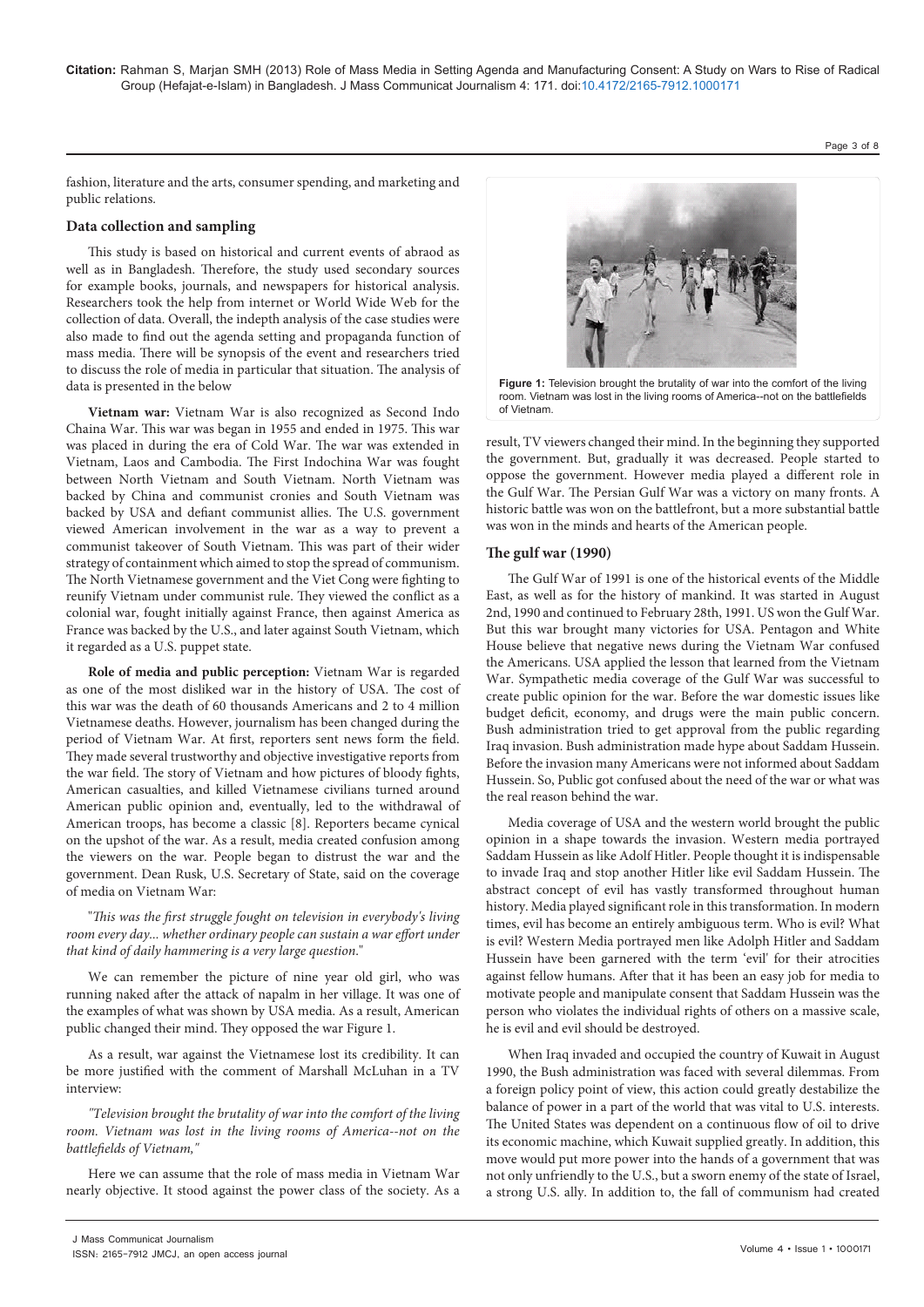what George Bush had described as, "A new world order," and would become the first major test of how the U.S. would handle its role as the sole remaining super power in this "new world order." There were many challenges facing the Bush administration as to the manner in which they would handle this first major international crisis. The Bush administration had to develop a consensus of the major remaining powers, and appear not acting alone in its response to President Saddam Hussein's actions of invading Kuwait. They also yearned to keep Israel from being involved so as not to alienate the remaining Middle Eastern nations. Lastly, they faced a domestic dilemma, in that much of the American public had significant reservations about involving U.S. troops involved in a foreign conflict. There remained a bad taste of Vietnam among the American public, and there were very mixed responses to American involvement in Somalia, Nicaragua, and Grenada. For the Bush administration, Hussein was not a merchant who could be bargained with, but rather an outlaw who would have to be defeated by force. The Bush administration was faced with a task of developing (more or less) overwhelming support from the U.S. people to take any action in Kuwait, which was accomplished by a dramatic public relations move to demonize Saddam Hussein. Briefings from the commanders of the war in every hour shaped the public opinion for the Bush administration. Live coverage of the CNN persuaded the public effectively. It is found that respondents, who mostly relied on television news, where military developments were emphasized, expressed greater support for a military rather than a diplomatic solution to the crisis [9].

#### **September 11 attacks (2001) and invasion in Afghanistan**

September 11 attacks one of the violent attacks after Pearl Harbor attack. Almost 3,000 people were killed on 11th September 2001, America's Day of Terror. Four airliners were hijacked by supporters of al-Qaeda. The first two planes crashed into the World Trade Center's twin towers in New York, the third into the Pentagon in Washington, and the fourth into a field in Pennsylvania. All those in the planes were killed instantly. Many more died on the ground, crushed by falling buildings.

#### **Role of media and its impact on public perception**

While 9/11 attacks is one of the deadliest attacks in the history of mankind. It brings a lot of problems for the Muslims in USA and other western countries. After the attacks many Americans defamed Islam as a religion of terrorism. It was encouraged by the mass media. US media tried to set agenda for anti Islam. And they did it successfully. However, the mass media of USA is blamed for promoting Islamophobia.

Media coverage of Muslim Americans in the immediate aftermath of 9/11 focused heavily on critiquing stereotypes and documenting violations of Muslims' civil liberties. Aware that fear can lead to prejudice, the shapers of American public opinion self-consciously and successfully sought to counteract that tendency. Opinion-makers relaxed this impulse after the immediate sense of threat subsided, especially in right-leaning media outlets. A gradual increase of animosity toward Islam during the period from 2002 to 2010 coincided with a growth of partisan difference in assessments of the faith. In examining the drivers of shifting attitudes over the course of the following decade, we observe an apparent interactive effect between the news cycles, partisan affiliation, and lack of first-hand knowledge of the faith.

Pew Forum survey conducted August 1-18, 2007, 32% of Americans identified the media as the greatest influence on their opinions of Muslims, compared to only 18% apiece for education and personal

experience, tied for second place. Study found that nearly 55% of the American have negative attitude toward Islam and American Muslims. The phobia quickened and mobilized the Iraq war of 2003 [10].

Page 4 of 8

#### **Iraq invasion (2003)**

USA carried out Iraq invasion in 2003. The Iraq War was an armed conflict in Iraq that consisted of two phases. The first was an invasion of Iraq starting on 20 March 2003 by an invasion force led by the United States. It was followed by a longer phase of fighting, in which an insurgency emerged to oppose the occupying forces and the newly formed Iraqi government. After the 1990-1991 Persian Gulf War, the United Nations located and destroyed large quantities of Iraqi chemical weapons and related equipment and materials throughout the early 1990s, with varying degrees of Iraqi cooperation and obstruction.

We see that United Nations destroyed the Weapons of Mass Destructios (WMDs). But, George W. Bush and his adminstration created misdeception on Weapons of Mass Destructions. Before the Iraq invasion Mr. Bush said:

*Right now, Iraq is expanding and improving facilities that were used for the production of biological weapons.* 

The top advisors of George W. Bush were not far aaway from him. They also tried to make the WMDs believeable. US Vice President Dick Cheney said in a press briefing that

*Awami League takes the control of Shahbagh, Minister Motiya delivers speech, Bangladesh Students' League manages the protest. (Translated)* From examples of above, we can say that the president and his allies tried to give importance on threat of Iraq. They also tried to make it understandable that Saddam Hussien can create havoc. As a result they could create a confusion among the Ameircans. This confusion was enhanced by the mass media of USA by giving intentional pro war news. A study was carried out on representation of Iraqi War in the media of eight countries. It was found that USA media has a slight over representation of pro-war articles. USA Today supported the war blatantly [11]. Criticism of US coverage of the Iraq war has so far concentrated on the broadcasting sector, i.e. TV and radio. US networks stirred public emotions with special reports entitled "Countdown Iraq" on MSNBC or "Showdown with Saddam" on CBS. The BBC's Chief, Greg Dyke, attacked US broadcasters, saying that they not only revealed a clear pro-American bias during war coverage, but that many of them were outright patriotic and heated up public opinion during the war. Fox News, being the number one news channel in the US ahead of CNN, was generally considered strongly committed to the US government position. The largest radio group in the United States, US Cable News Networking, was criticized by Dyke for organizing pro-war rallies throughout the country [12]. If we take a look at the role of mass media before and during Iraq War, we will see that media tried to justify the war. They on aired speech of the George W. Bush and his adminstrations. The representation of war news portrayed the US attitude towards the Iraq. Firstly, US people were confused about the war whether it is justified or unjustified. When, the mass media took the part of US government, public perception was changed. After confusion they were believing that Iraq had the WMDs or Weapons of Mass Destructions. Mass media manufactured that belief. Various survey found that Americans supported the Iraq war in a great number. Survey organization Gallup carried out a survey among the 1000 Americans in 2003. 71% of the respondents supported the war against Iraq. They favored the war. We see that the continuous coverage on WMDs changed the mind of Americans. The same survey portrayed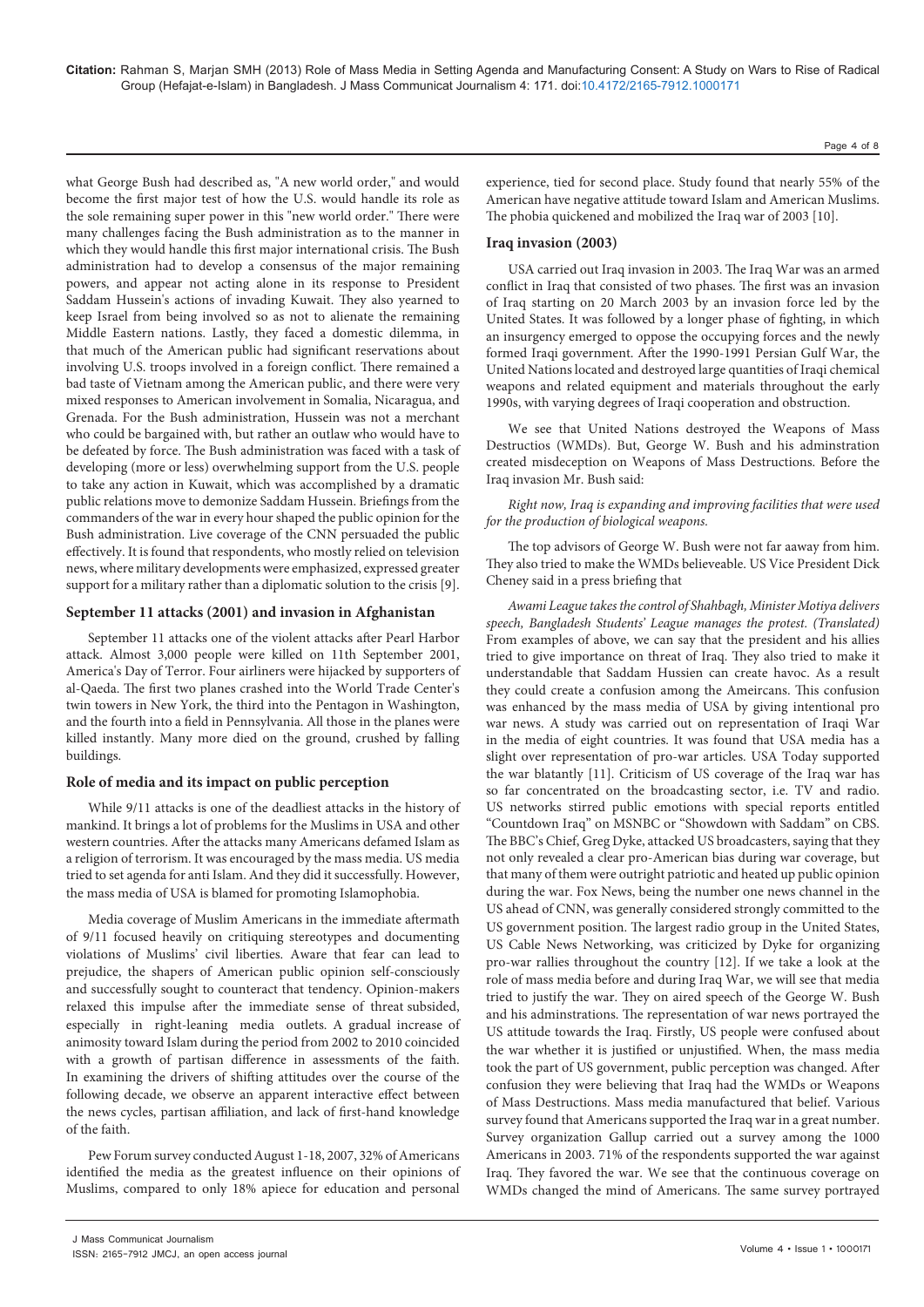that the 90% of the respondents thought the war has gone well. Though, USA could not find WMDs, however 9 of 10 Americans believed that USA will find the WMDs.

From the above point we can draw a diagram of the consent manufacturing process. First, the issue of Weapons of Mass Destruction was created. Mass media generated the issue with the speech of US leaders and its reports. The tremendous news coverage of Western media confused the people. At last, people started supporting the Iraq invasion. We can describe the process in a diagram Figure 2:

Researchers have discussed the own model of manufacturing consent. Edward S. Herman and Noam Chomsky stated the propaganda model of mass media at first. Their model shows how mass media of Western countries manufacture consent on behalf of the power class of the society. They said, a process works in every mass media. This process filters all the news according to their needs. After refining when the news goes to the audience, it become a tool for propganda of power class. The model suggests five filters reconcile news in media [12]. They are

1. The size, concentrated ownership, owner wealth,

2. Advertising as the primary income source of the mass media

3. The reliance of the media on information provided by government, business, and "experts" funded and approved by these primary sources and agents of power

- 4. "Flak" as a means of disciplining the media; and
- 5. "Anticommunism" as a national religion and control mechanism.

The diagram of this model is given below:

Figure 3 Herman and Chomsky proposed this model for United States. However, they also said it can be applicable to other countries of the world. The model explains how people are manipulated and how consent is manufactured in the public mind for economic, social and political policies of power class.

#### **Manufacturing consent through agenda setting: Perspective Bangladesh**

Bangladesh is experiencing the turbulent times in recent days. 'Shabagh Movement' and the rise of 'Hefajat-e-Islam' brought a new dimension of political war among the government and 'BNP' led opposition parties. Pro 'BNP' and 'Jamaat' supported mass media played a role against the 'Shabagh Movement' and they also supported the claiming of 'Hefajat-e-Islam' on banning the movement. The researchers picked 'The Daily Amar Desh' newspaper which has raised







the issue of atheist-theist and for its overwhelming role for supporting the 'Hefajat-e-Islam'.

**Shahbagh protest and the role of amar desh:** 'Amar Desh' is a Bengali daily run by pro 'BNP' journalist Mahmudur Rahman. Mahmudur Rahman is the owner and the editor of 'Daily Amar Desh'. From the beginning of 'Shahbagh Movement', 'Amar Desh' played a negative role against the movement. At first the newspaper tried to symbolize the protest as a movement of Awami League. On 10th February the lead news of the newspaper was:

*Awami League takes the control of Shahbagh, Minister Motiya delivers speech, Bangladesh Students' League manages the protest. (Translated)*

With the same 'Amar Desh' 13<sup>th</sup> February published a cartoon on backing 'Shahbagh' by the 'Awami League' led government. The cartoon showed police served and backed the 'Shahbagh Protesters' whether it suppressed the opposition Figure 4. At the same time 'Amar Desh' tried to propagate that the movement is replicating Indian and Hindustic culture because they vigil candle lit which was backed by 'Bangladesh Student's League' the student wing of present government. 'Amar Desh' tried to divert the mind of the readers from the movement and create a new debate on atheist- theist issue.

**Amar Desh and labeling atheism to the bloggers:** However, the newspaper changed its leaning after the murder of blogger and activist Rajib on 15<sup>th</sup> February. The news paper published news on 18<sup>th</sup> February saying blogger Rajib is an atheist. He defamed the Allah and his prophet through his posts on different blogs. Rajib is one of the

Page 5 of 8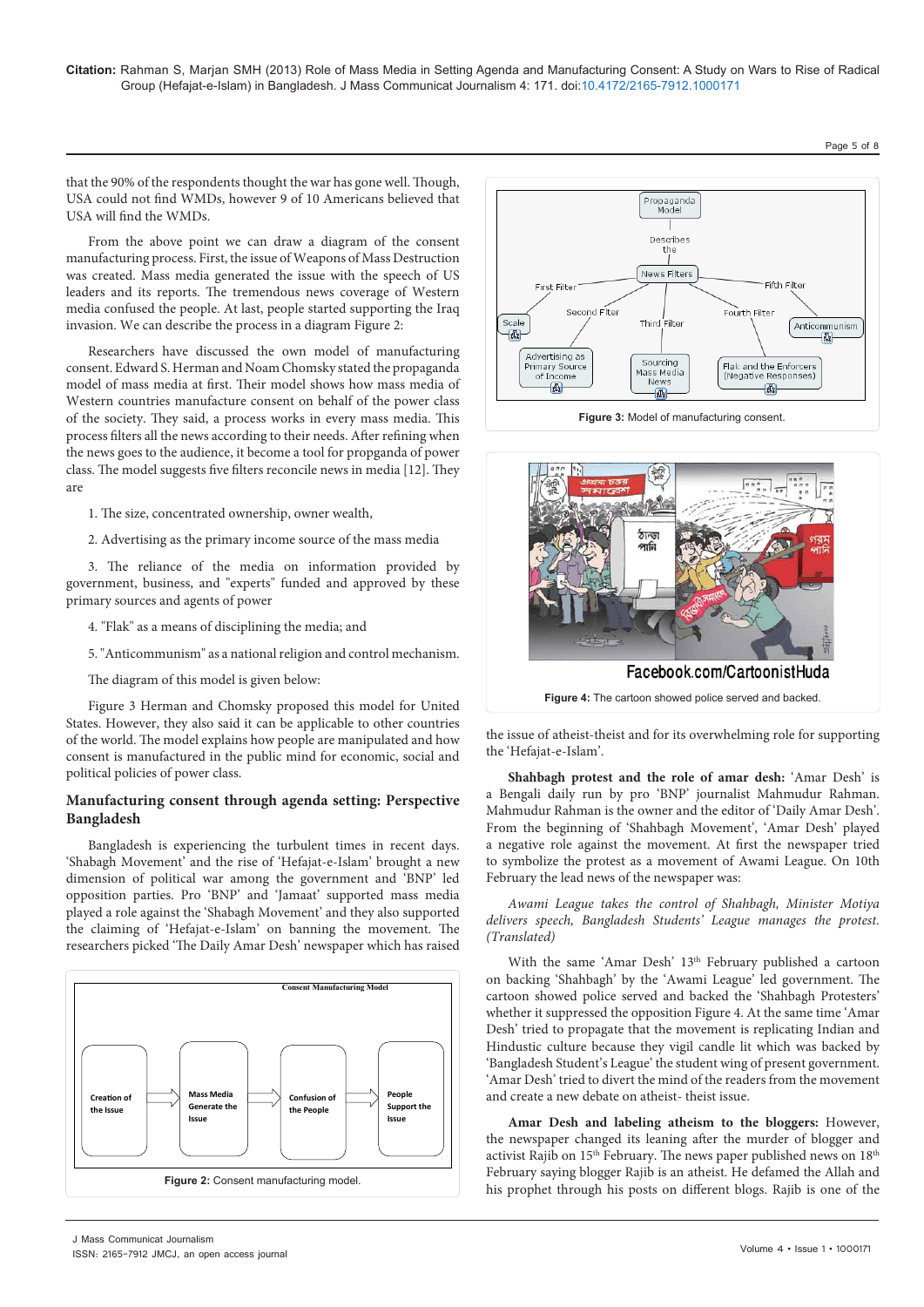main backers of these atheist blogger groups. The headline of the report was "*a violent Islamophobic blogger group*." The report said with the help of new technology one section of young people is using blog as a tool of anti Islam propaganda. This atheist section of the young defames Allah, the Quran, Prophet Muhammad and other rituals of Islam. Their activity is an aggression to religious Muslims. Blogger Rajib was one of the masterminds to defame Allah and Prophet Muhammad. 'The Daily Amar Desh' did the same thing for several consecutive months. At the same time pro 'BNP' and 'Jamaat-e-Islami' activists engaged with anti propaganda against the 'Shahbagh Movement'. They said this movement was led by all atheists and leftists. They focused on blogger Rajib and his activities on internet. Along with the 'Amar Desh', 'Naya Diganta' and 'Sangram', two TV channels named 'Islamic TV' and 'Diganta TV' patronized the propaganda on atheism and 'Shahbagh Movement'. Different pages of social networking sites like Facebook, Twitter campaigned in favor of the agenda led by 'Amar Desh' and it allies. The propaganda strengthens the religious sentiment of the mass people. This sentiment was picked by another Islamist group, 'Hefajate-Islam'.

**Emergence of Hefajat-E-Islam:** On 24<sup>th</sup> February the Islamist parties called strike all over the country. 'BNP' supported the strike. BNP Chairperson 'Khaleda Zia' called the 'Shahbagh Square' is an 'Atheists Square' on 15<sup>th</sup> March in a meeting. She also mentioned 'Shahbagh' was a platform of "atheists and spoilt people". She threatened that there would be a counter 'Mancha' (platform) if the 'Shahbagh' demonstrations were not shut down and that people would march towards Dhaka to bring the government down. They organized a long march towards 'Motijheel' the commercial hub of the country on April 6th 2013. 'Hefajat-e-Islam' announced its supporters will blockade the capital Dhaka from other parts of the country on May  $5<sup>th</sup>$ . They gave ultimatum to the government and decided to stay in 'Motijheel' until their demands are not fulfilled. Law enforcers launched the operation to disperse 'Hefajat' activists at night. Nearly 15-27 people died in clashes between law enforcers and Hefajat activists all over the country. The government blocked out two anti government TV channels 'Diganta TV' and 'Islamic TV' for propagating 'Hefajat's protest.

**Misperception on death numbers and the media:** The casualty figures of 'Hefajat' rally in 'Motijheel' became the talk of the country. Rumors spread out in the capital on death numbers. Law enforcers cracked down 'Hefajat' activists middle of the night. At least 10 people were killed and several others injured in the late-night action by the joint forces drawn from BGB, RAB and police to clear the commercial district, according to sources in different hospitals, including Dhaka Medical College Hospital. Besides, several hundred people were injured in the late-night operation to drive 'Hefajat' militants out of 'Shapla Chattar' as well as in fighting between the Islamists and law enforcers in Dhaka, Chittagong, Narayanganj and other parts of the country. Of the dead, 10 were killed in Dhaka, eight in Narayanganj, five in Chittagong and one died in Bagerhat. 'Hefajat-e-Islam Bangladesh' claimed that over 2,000 of their activists were killed in the joint forces action to flush the Islamists out of 'Motijheel' where they were staying on overnight after striking terror in the heart of the city, but Home Minister 'Mohiuddin Khan Alamgir' said that a total of nine people had died in clashes in Dhaka on 5<sup>th</sup> and 6<sup>th</sup> May. The 'Hefajat', however, could not give details of the people they claimed were killed in the late-night action at 'Motijheel'. They also said, law enforcers removed many dead bodies by city corporation trucks. Trashing the claim of 800 to 3,000 casualties, Dhaka Metropolitan Police Commissioner Benazir Ahmed said 11 people, including a policeman, died during 'Hefajat's rampage and the law enforcers' operation to flush them out

of 'Motijheel' between 5<sup>th</sup> and 6<sup>th</sup> May morning. The DMP's statement comes on the heels of a propaganda campaign on different platforms, especially social networking websites like Facebook that law enforcers killed up to 3,000 'Hefajat' men during the operation. Referring to the propaganda campaigners, DMP Commissioner said a vested quarter had been spreading the rumor. He said If so many people had died during the day-long clashes and the operation, their parents, siblings or relatives would have come looking for them. "But none has come unlike the case of 'Rana Plaza' collapse in 'Savar'."

Visiting 13 hospitals in the capital, 'The Daily Star' gathered that bodies of 13 people, including a policeman's, were taken to 'Dhaka Medical College Hospital' and 'Sir Salimullah Medical College Hospital' between 5<sup>th</sup> and early 6<sup>th</sup>. The demand acclamation of 'Hefajat' was accelerated by the 'BNP-Jamaat' 18-party alliance. 'BNP' leaders claimed that over 1,000 'Hefajat' leaders and activists were killed during the operation. The 18 party alliance compared the operation with the genocide of 25<sup>th</sup> March, 1971.

18th party alliance claimed in a press conference:

"*It is a recurrence of the genocide that took place on the black night of March 25, 1971 and it surpasses the crimes against humanity committed during the country's liberation war*".

The "newbasherkella", a Facebook propagating page run by 'Chhatra Shibir', the student wing of 'Jamaat-e-Islami', claimed that nearly 2,500 people were killed in the operation. Many of the dead bodies were moved out by the government agencies. Not only social media but pro 'BNP'-'Jamaat' newspapers, TV channels also proliferated that thousands of 'Hefajat' activists were died in the crackdown. 'Amar Desh' played the same role which they played during the 'Shahbagh Movement'. The newspaper was trying to make the lie in to true. 'Amar Desh' compared the operation with the 'Jallianwala Bagh' massacre of 1919. In 'Jallianwala Bagh' more than thousands Indian were killed by the British Forces. 'The Economist' and 'Al Jazeraa' played a skeptical role of the death toll. 'Al Jazeera' said they got a video footage that the government of Bangladesh provided false death tolls.

It is entirely likely that the death toll as claimed by 'Hefajat' and the BNP-led opposition may be significantly exaggerated. But 'Awami League' Joint General Secretary, 'Mahbub-ul-Alam Hanif', told a news conference at the 'Awami League President's Dhanmondi office that 'there was no killing' during the operation and that 'the whole 'Motijheel' episode was aired live by TV channels. Neither any of these claims tallies with the reality on the ground, though. First of all, sources in different hospitals in the capital, including 'Dhaka Medical College Hospital', were quoted by the media as saying that at least 10 people were killed and several others injured in the joint operation. As for live coverage of the operation by TV channels, his claim was based on half-truth. While the television crew was there at 'Motijheel' during the operation, there had shown hardly any video footage of the operation Other than repeated shots of members of the joint forces walking towards 'Shapla Chattar'. The constant crackles of gunshots in the background could only have raised suspicion in the viewers' mind that indiscriminate shooting took place during the operation. Moreover, the television channels that had shown several people lying in pools of blood during the operation were forced off the air. Bangladeshi human rights NGO 'Odhikar' reported they collected the name of 61 people who were died in the 'Motijheel'. But they denied to publish or give information about death tolls to Bangladesh government or any media. On the contrary International Human Rights watchdog 'Human Rights Watch' called for a commission to investigate the original death tolls.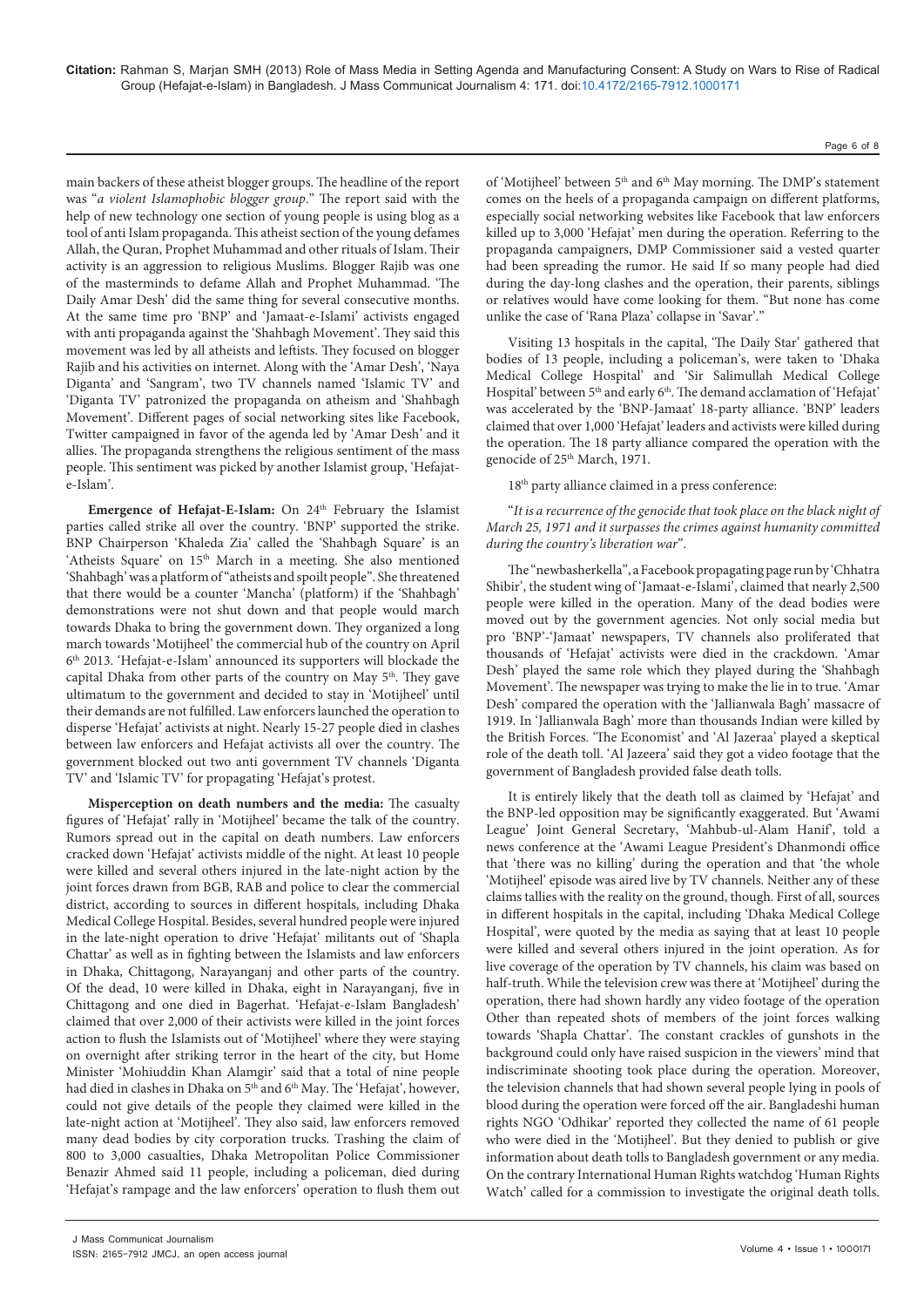We have seen its reflection on five city corporation election. Hefajat-e-Islam's leaders and activists claimed that more than two thousands of activists were killed in that night. In a public gathering they also said the 'Awami League' led government patronized the atheists and non believers. 'BNP' and its allies claimed the election is a battle between believers and non believers. Consequently the candidates of the 'Awami League' lost in all city corporations. After the election 'Awami League' leaders agreed that the 'Hefajat' issue is the main reason of their failure.

We can set an observation from the above incidents that mass media set an agenda of "mass killing." pro 'BNP' media, new media, opposition leaders and the role of that particular human rights organization who claimed about death toll of 61 but could not publish the address and identity of death toll in front of public brought the synergistic effect on 'Hefajat' claiming'. Synergistic Effect produces an effect greater than other factors which are related with the phenomena. Here mass media, the interpersonal communication and the role of particular human rights activists are liable for bringing synergistic effect on the people. It is strengthen by the "Islam Card." And 'BNP' was successful to convince the people with his publicity. The leading English daily of the country surveyed among 50 voters in Barisal, one of the city corporations. The journalist found that most of them believed the government had killed many 'Hefajat' men and hidden the bodies. We can describe the consent manufacturing process in the below diagram: Figure 5

#### **Discussion**

The objective of the study was to find out the role of media in conflict situation. How does media set an agenda on a particular issue and manufacture consent? Researchers tried to discuss the role of media in the perspective of Bangladesh as well as in Western media. It was found that during a war period or in a conflicting situation Western mass media work for the power class or ruling government. From Gulf War to Iraq invasion of 2002, Western media tried to justify the war with the help of media by setting agenda and could manufacture consent. We can say the Agenda Setting function can be suited with the role of mass media in war times. Most of the time western media tried to create agenda to support US government except in Vietnam War [12]. The story of Vietnam and pictures of bloody fights, American casualties, killed Vietnamese civilians, television brought the brutality of war into the comfort of living rooms of America. If we look back into Bangladesh, we can see most of the mass media plays a role in supporting specific political party and they try to serve those political parties by their coverage and report. As 'BNP' and 'Jamaat' are the alliance of 18<sup>th</sup> party



J Mass Communicat Journalism ISSN: 2165-7912 JMCJ, an open access journal and most of the senior 'Jamaat' leaders are allegedly committed for war crime and as 'Shahbag Movement' was a movement of supporting Liberation war of 1971 and this movement has supported war crime tribunal and ask punishment for war criminals. So Pro BNP-Jaamat supported media played a role against the 'Shahbagh Movement', labeled the blogger and online activists as non believer and divert the whole issue as an atheist- theist and finally manipulated the number of death during 'Motijheel Operation' of 5<sup>th</sup> May. We see the reflection of these variables in five city corporation election. Awami League, the ruling party lost in all cities. Prime Minister Sheikh Hasina blamed propaganda for the failure on September 10<sup>th</sup>. She said:

"*The BNP-Jamaat alliance is very strong and efficient at spreading false propaganda. They spread false information against Awami League*."

#### Sheikh Hasina also said

"*BNP claimed that several thousand people were killed during the law enforcement agencies' operation on that night. How had it been possible for them to kill several thousand people in the just half anhour operation!" She blamed the false propaganda of the opposition for the defeat of the Awami League-backed candidates in all five city corporation elections*."

However from the examples of above, we can say a part of the Bangladeshi mass media set an agenda for 'Hefajat-e-Islami'. Though they are not the majority part of mass media in Bangladesh but rumors could create confusion and if media has had an intension to set agenda and manufacture consent to serve their own purpose media could do easily. We have seen the reflection of this confusion on five city corporation elections. The Agenda Setting role of particular mass media in Bangladesh and diffusing propaganda and manufacturing consent can be justified with these examples.

### **Conclusion**

The motive of the study is to find out the role of media in agenda setting, propaganda function and manufacturing consent in Bangladesh as well as in Western countries. In Western countries the role of mass media supports the government initiative for any war. But, in Bangladesh, the mass media is divided into two groups. One part of mass media supports government and other part of mass media supports opposition party. But here in Bangladesh even if it is a matter of country's own good still our media use to play conflicting role. Partial role of mass media in Bangladesh always create confusion among audience and with the support of these confusion media playing a significant role in shaping public mind with their agenda setting and propagating function and ultimately manufacture consent. In 'Shahbagh Movement' they were able to make the movement as 'non believers' protest. Whereas 'Shahbagh Movement' was a movement of supporting Liberation War and asking punishment for war criminals. 'The Daily Amar Desh', 'Diganta TV', 'Islamic TV' brought the 'Heafajate-e-Islam' into the platform through their continuous negative coverage against the movement. People started believing the false information of "thousands of deaths" in 'Motijheel Operation'. This unethical function of the media can bring chaotic situation in upcoming national election of 2014. Bangladesh has a long history of using religion in politics. But, when mass media use the religion for specific goal, it becomes more dangerous. We can relate the historic comment of the Dr. Joseph Goebbels. He said, if you say a lie in 99 times it becomes the truth in 100 times. The role of particular Bangladeshi mass media is playing that role. Mass media have immense of power to transmit the message to a large section of the people. If they play